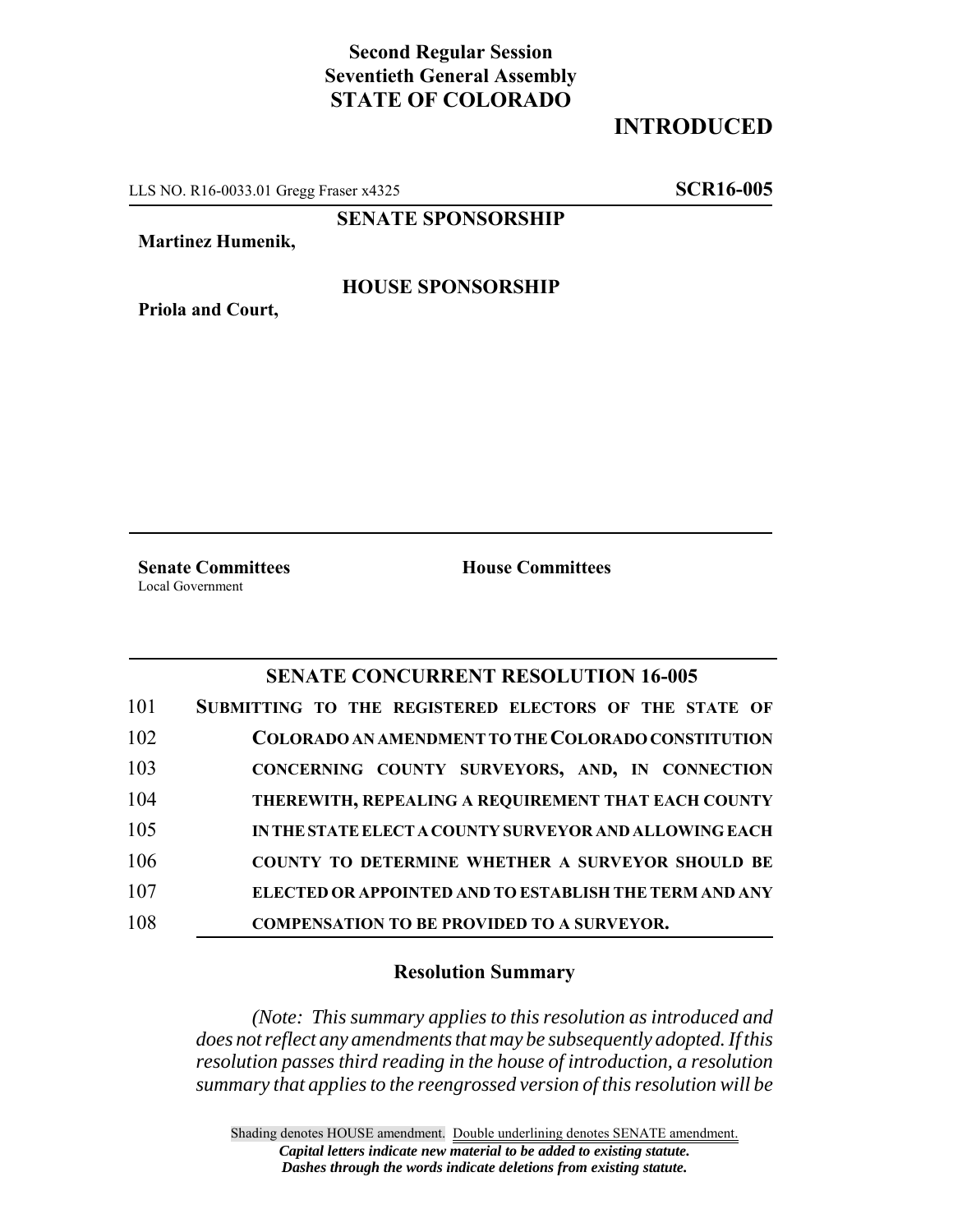*available at http://www.leg.state.co.us/billsummaries.)*

The Colorado constitution currently requires a county surveyor to be elected in each county. The concurrent resolution eliminates this requirement and allows each county, by ordinance, to determine:

- Whether to have a county surveyor;
- ! Whether the surveyor should be elected or appointed;
- ! The term of the surveyor; and
- ! The salary or compensation to be provided to the surveyor.

 *Be It Resolved by the Senate of the Seventieth General Assembly of the State of Colorado, the House of Representatives concurring herein:* **SECTION 1.** At the election held on November 8, 2016, the secretary of state shall submit to the registered electors of the state the ballot title set forth in section 2 for the following amendment to the state

constitution:

 In the constitution of the state of Colorado, **amend** section 8 of article XIV as follows:

 **Section 8. County officers - election - term - salary.** There shall be elected in each county, at the same time at which members of the general assembly are elected, commencing in the year nineteen hundred and fifty-four, and every four years thereafter, one county clerk, who shall be ex officio recorder of deeds and clerk of the board of county commissioners; one sheriff; one coroner; one treasurer who shall be 15 collector of taxes; one county surveyor; one county assessor; and one county attorney who may be elected or appointed, as shall be provided by law; and such officers shall be paid such salary or compensation, either from the fees, perquisites and emoluments of their respective offices, or from the general county fund, as may be provided by law. The term of office of all such officials shall be four years, and they shall take office